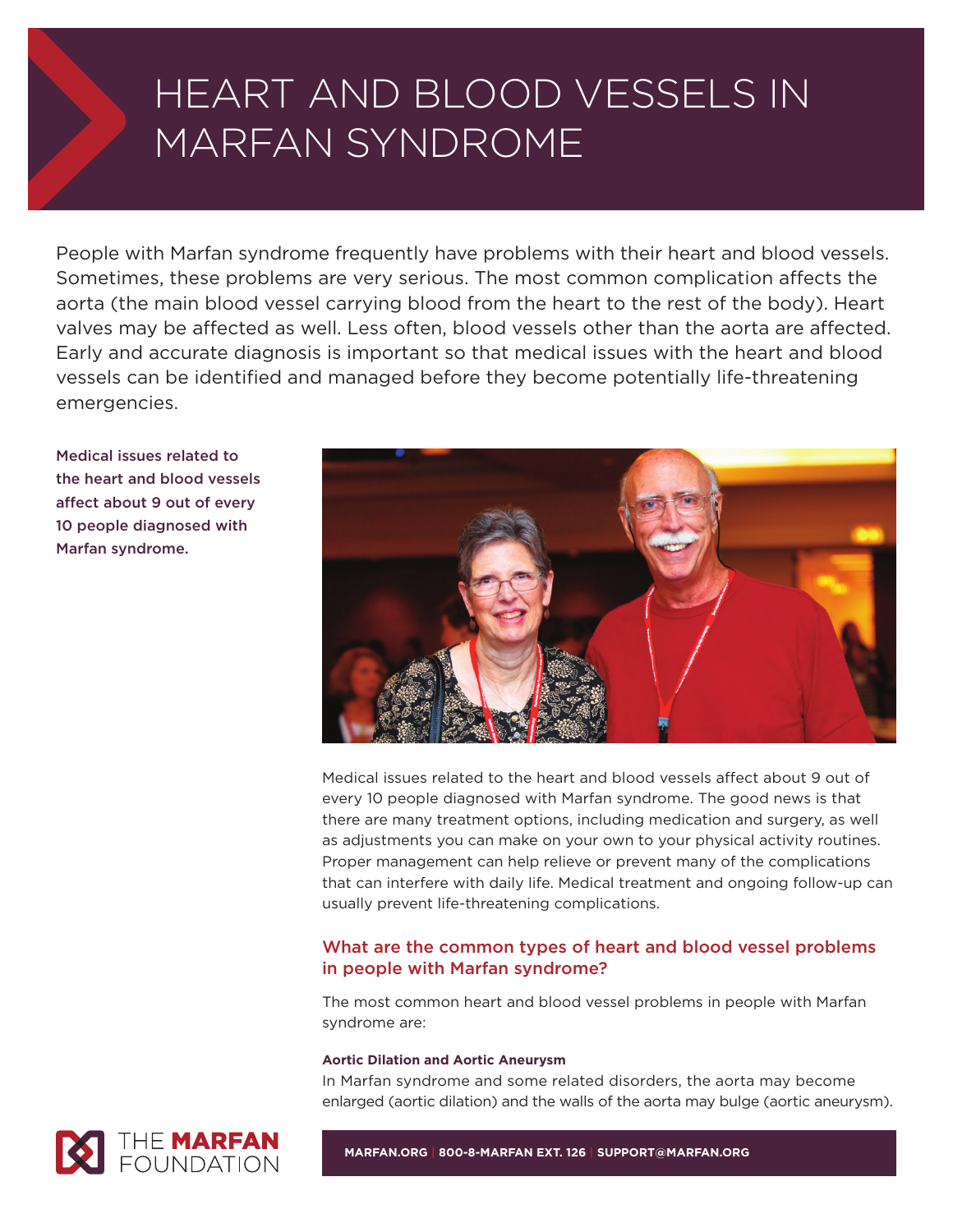These are very serious problems because a significantly enlarged aorta is at risk for tearing or rupturing (aortic dissection). For most people with Marfan syndrome, the problem starts in the segment of the aorta closest to the heart (the aortic root). Doctors use a person's age, height, and weight to determine whether or not the aorta is enlarged.

Doctors use the term "Z-score" to describe the size of an aorta. The Z-score is a number that determines how far the aorta's size is from normal. Z-scores are used because the size of the aorta changes dramatically from childhood to adulthood, so the size measurement alone is not informative unless placed in relation to your age, as well as height, weight, and gender. Both aortic size measurement and Z-score are important; however, the Z-score is used more often for children because the aorta is still growing and it provides an indication of how large the aneurysm is compared to the body size and this is more valuable information than the actual aortic size, especially when deciding about the timing of preventative aortic aneurysm surgery. Talk with your doctors about what size aorta is within normal limits for you.

## **Aortic Dissection**

Aortic dissection is a tear between layers of the aorta. When this happens, blood begins to flow between the layers and can lead to an aneurysm or rupture. Most people know when this happens because of abrupt onset of severe pain in the center of their chest, stomach (abdomen), or back. The pain may be described as "sharp," "tearing," or "ripping." The location of the pain may change, travelling from the chest to the back and/or abdomen. Sometimes, the pain is less severe, but people still have the feeling that "something is very wrong." If a dissection is suspected, you need immediate medical attention and should go to a hospital emergency department right away.

There are two types of aortic dissection:

- Dissection of the ascending aorta. The ascending aorta is the part of the blood vessel that begins closest to the heart; it is usually about the first two inches of the vessel. A dissection of the ascending aorta is the most common in Marfan syndrome and it is life-threatening. When this happens, a person needs immediate surgery. Most ascending dissections in Marfan syndrome continue into the descending and abdominal aorta.
- Dissection of the descending aorta. The descending aorta comes down after the aortic arch and goes downward into the chest cavity and below the waist. A dissection in this part of the blood vessel can often be managed with medication and monitoring. Surgery is needed only if there are serious complications, such as loss of blood flow to vital organs, aortic rupture, or an extremely enlarged aorta.

#### **Mitral Valve Prolapse**

Mitral valve prolapse is present in 5 percent of the general population and about 60% of people with Marfan syndrome. Mitral valve prolapse is a condition in which the flaps (leaflets) of one of the heart's valves (the mitral valve, which regulates blood flow on the left side of the heart) are "floppy" and don't close tightly. Symptoms can include irregular or rapid heartbeats and shortness of breath. Sometimes, mitral valve prolapse can cause a heart murmur, an abnormal sound that a doctor can hear through a stethoscope. The murmur is related to "leaking" of the valve or regurgitation of blood backwards into the upper heart chamber when the heart beats. A small amount of leaking is common and usually not a problem, but surgery may be needed if the mitral valve leaks severely and causes breathlessness or abnormal heart function. Mitral valve prolapse with leakage

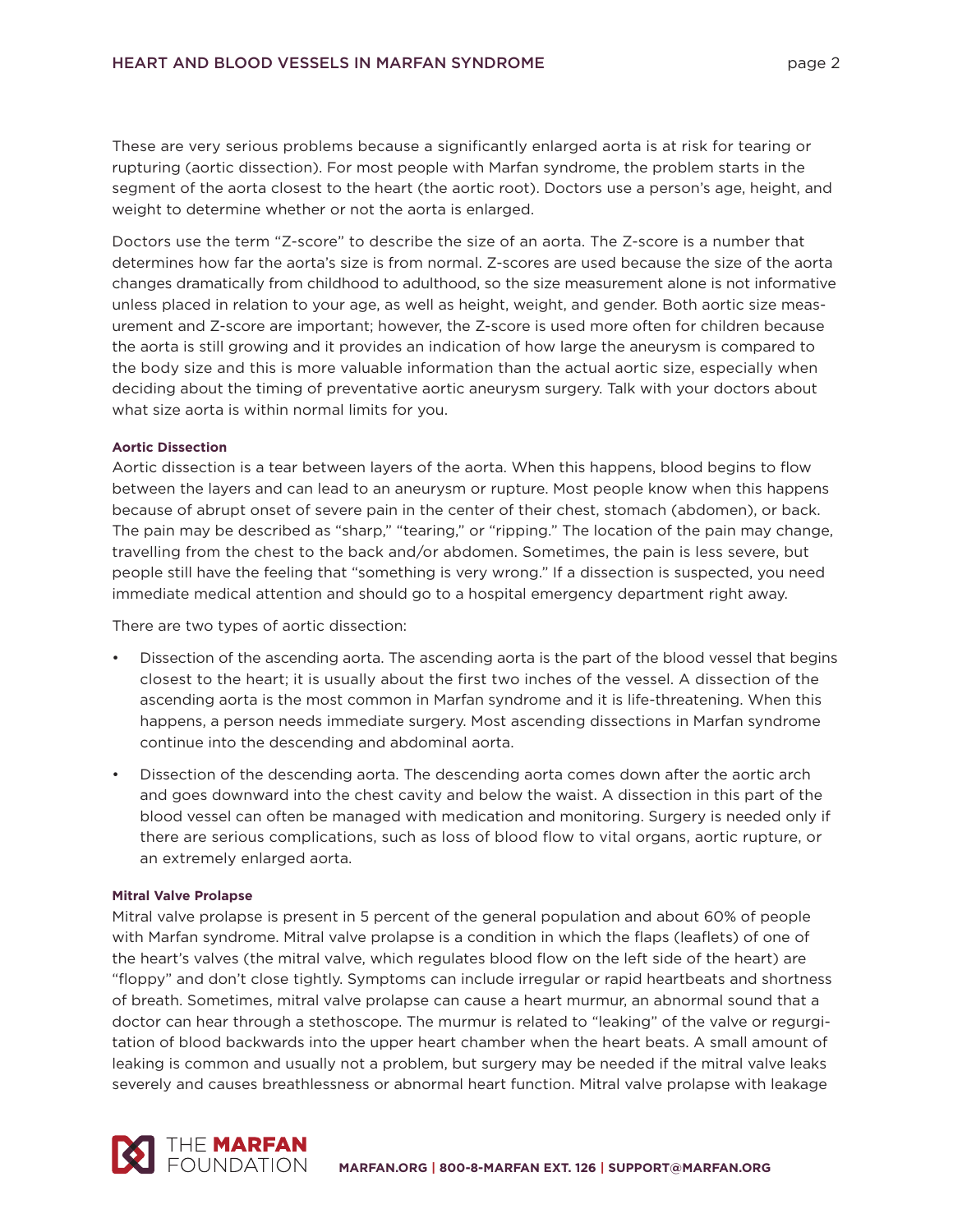is a leading cause of surgery in the pediatric population and meant to help prevent progressive heart enlargement and irreversible heart dysfunction (cardiomyopathy). Mitral valve leakage is often under recognized and under estimated and can masquerade as asthma or pneumonia. The degree of leaking or regurgitation of the mitral valve can be difficult to determine by transthoracic echocardiogram alone, and in some cases, a transesophageal echocardiogram or other tests may be necessary.

### **Aortic Valve Regurgitation**

Aortic valve regurgitation is caused when the aortic valve does not fully close and blood leaks back into the heart. This often happens when the aorta is significantly enlarged and the leaflets of the valve cannot fully come together. Symptoms a person may have include forceful heartbeats and shortness of breath during light activity. Aortic regurgitation can also cause a heart murmur and can accompany an acute aortic dissection.

## **Heart Failure**

Heart failure is an uncommon complication that can occur in Marfan syndrome at any age. Heart failure means that the heart muscle has lost the ability to keep up with the demands of the tissues for the delivery of oxygen and other nutrients. This can occur when the heart has been asked to do an excessive amount of work over a long period of time, such as keeping up with a severe amount of leakage through a heart valve. Occasionally the cause cannot be identified.

Early signs of heart dysfunction include heart enlargement and a reduced capacity to squeeze (often called ejection fraction or fractional shortening). If caught early, heart dysfunction can return to normal if the underlying problem is identified and fixed. Medications such as the beta blockers, carvedilol or metoprolol XL, and angiotensin converting enzyme inhibitors (ACE-inhibitors) or, angiotensin receptor blockers (ARBs) are used to help this process. Your doctor may see you more frequently and ask for more frequent echocardiograms if there is any concern about progressive valve leakage, heart size and heart function. Sometimes a specialized imaging study called a cardiac MRI is used to obtain very detailed information about the heart size and function. Later signs of heart failure include a buildup of fluid in the lungs, often associated with shortness of breath, reduced exercise capacity and/or difficulty lying flat comfortably. Severe heart failure can be irreversible, even after correction of the initiating problem. For this reason, your doctors might consider repairing or replacing a heart valve early in the progression of heart dysfunction. On rare occasions, people with Marfan syndrome and heart failure have received a heart transplant, with the potential for an improved long-term outcome.

# **How are the common types of heart and blood vessel problems treated in people with Marfan syndrome?**

Treatment for heart and blood vessel problems may involve medications (drugs), regular testing to monitor the heart and blood vessels, surgery, or a combination of these depending on your individual circumstances. In addition, there are steps you can take to prevent or manage some of the problems that may develop.

#### **Medications**

Medications can help treat many types of problems with the heart and blood vessels. It is recommended that either a beta blocker or angiotensin receptor blocker (ARB) be started at the time of diagnosis

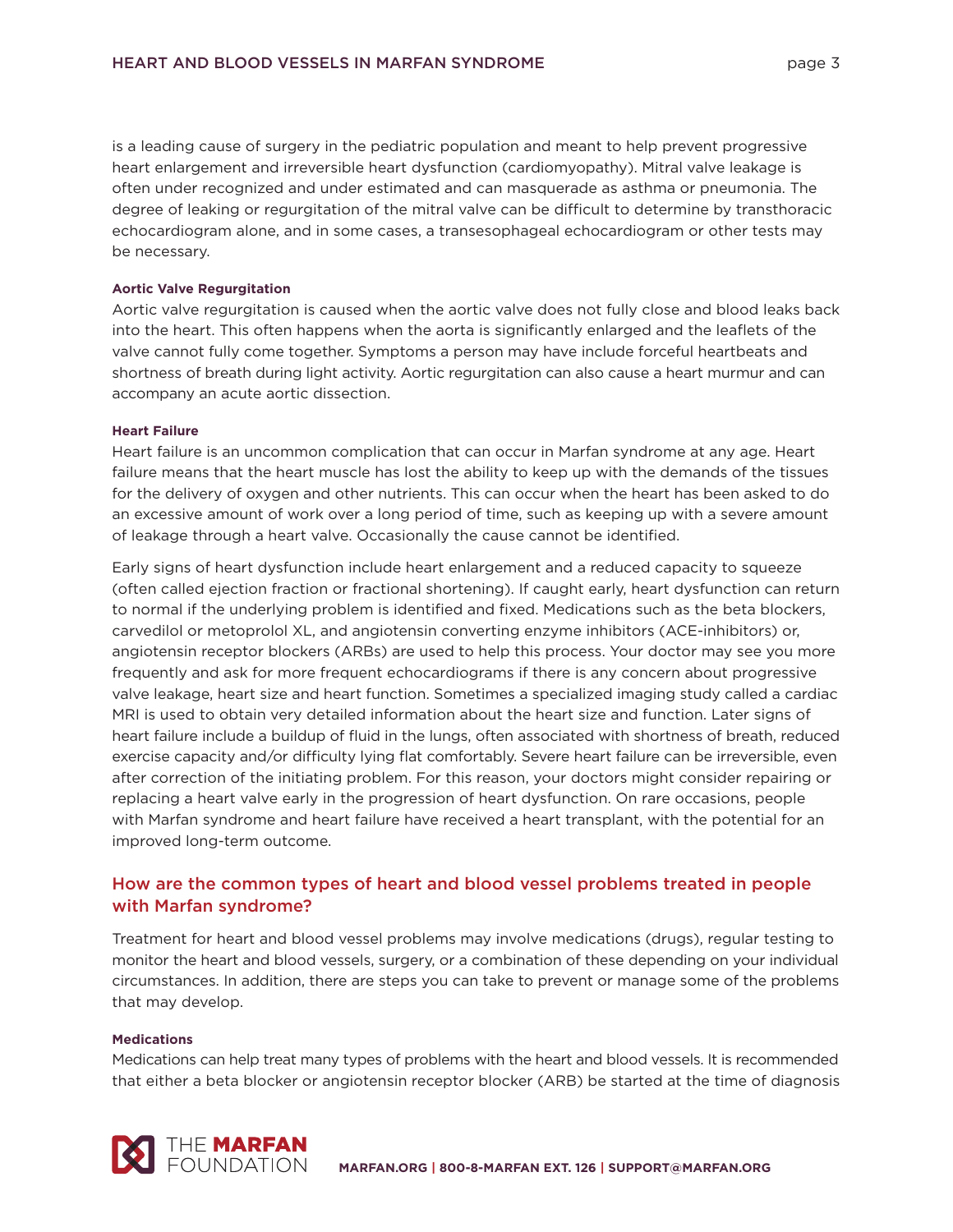of Marfan syndrome with the goal of reducing the rate aortic root enlargement. Doses suggested are those given in the 2014 Atenolol vs. Losartan randomized trial.

- Atenolol should be increased to a maximum dose of 4 mg/kg/day (not to exceed 250 mg/day) with a goal of a 20% or greater decrease in average heart rate measured on a 24-hr recording. This high dose of atenolol is generally well tolerated.
- Alternatively, in patients who cannot tolerate beta blockers, angiotension receptor blockers (ARBs) such as losartan, provide a similar amount of protection against aortic enlargement. Losartan should be started at an initial dose of 0.4 mg/kg/day and increased based on weight to a maximum dose up to 1.4 mg/kg/day, not to exceed 100 mg.
- Since the trial data provides evidence that in younger patients both drugs are associated with a greater decrease in aortic-root z-score over time, beta blockers or angiotension receptor blockers should be prescribed at the time of diagnosis even in the youngest children. Therefore, it is recommended that once a diagnosis is made, with or without aortic dilation, medical therapy should be started, maintained and continued after surgery indefinitely.
- Based on the patient's history, individualized treatment plans must be developed when deciding on which medical therapy to use (beta blocker [atenolol] or ARB [losartan]). However, since the trial only investigated use of either atenolol or losartan, that is the only hard evidencebased recommendation that can made at this time. There are other ongoing trials which may provide additional information about combination therapy with both ARB drug and beta blocker.
- There has been a small study of ACE-inhibitor therapy in Marfan syndrome; more information is needed before recommending the use of this class of agents for the prevention of aortic disease in Marfan syndrome.
- In patients with weakness of the heart muscle (cardiomyopathy or left ventricular dysfunction), medications including beta blockers and either ACE-inhibitors or ARB drugs are used. However, instead of atenolol, beta blockers approved for use in heart failure include carvedilol and metoprolol-XL. Other medications which may be used in this condition include hydralazine, long-acting nitrates, and diuretics, including spironolactone.

## **Tests to Monitor Cardiovascular (Heart and Blood Vessel) Problems**

People with Marfan syndrome must have regular tests to monitor for (watch for) problems with their heart and blood vessels, especially their aorta, before there is an emergency. The most effective tests that doctors use in Marfan syndrome are:

- Transthoracic Echocardiogram (TTE). This is a heart ultrasound done from the chest wall which shows all the heart structures including blood valves and the part of the aorta closest to the heart.
- MRA (magnetic resonance angiogram) or CT (computed tomography) scans. These show all segments of the aorta.
- Cardiac MRI (magnetic resonance imaging) is a specialized test that is used to get detailed information regarding heart and valve structure and function. This test can be very useful in deciding if and when to perform surgery for repair of a heart valve that is leaking.

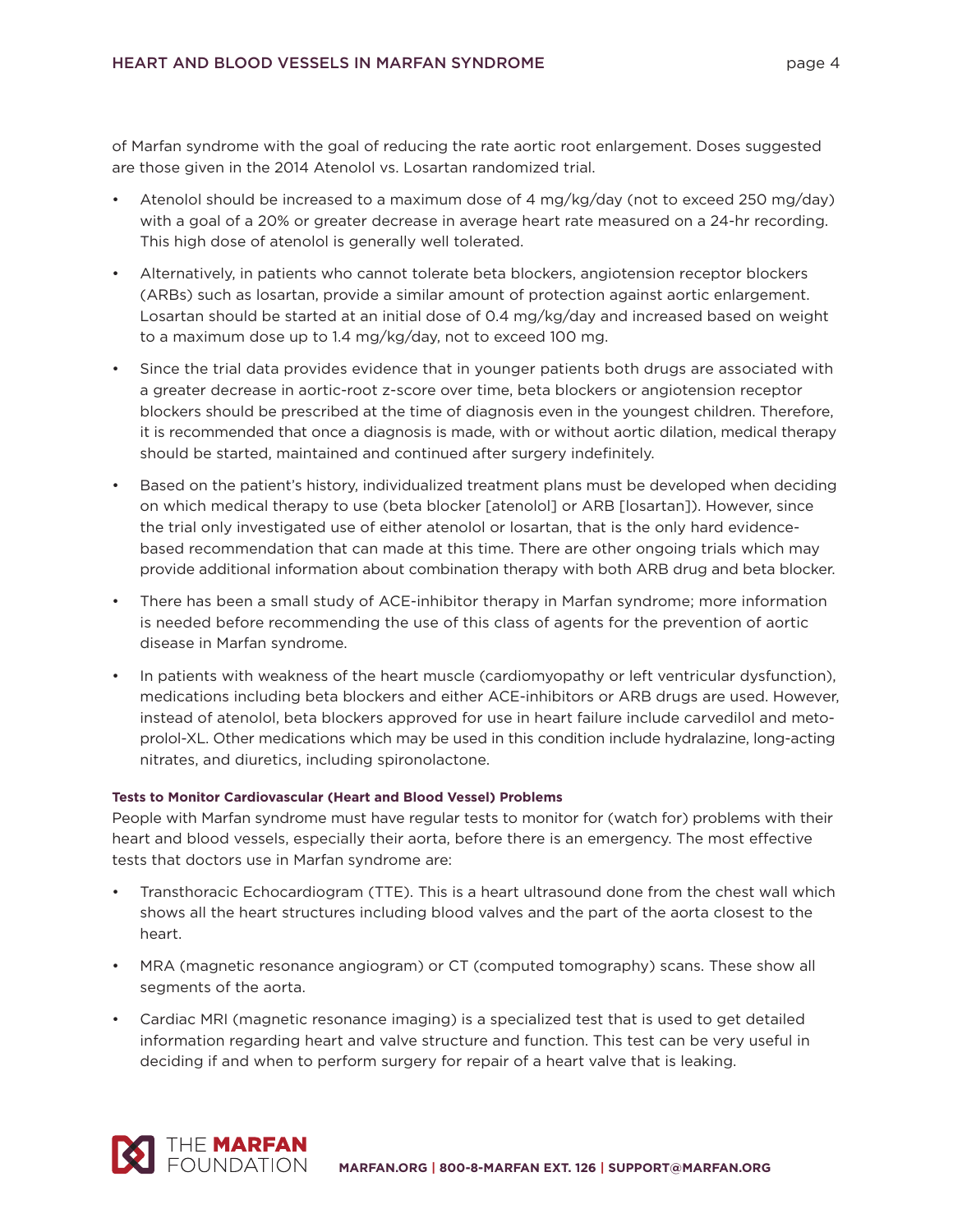• Transesophageal echocardiogram (TEE). This is a special type of echocardiography that shows the ascending and descending thoracic aorta in addition to the heart valves. The test is done by placing a small camera in the esophagus (swallowing tube) and therefore requires sedation, which is a combination of medicines to help you relax and block pain (an anesthetic) during a medical procedure. The TEE is especially helpful in determining the cause and severity of a leaking mitral valve, especially when not adequately visualized during a transthoracic echocardiogram.

Plain X-rays and EKGs are not useful in evaluating the aortic problems in Marfan syndrome.

## **What can you do on a day-to-day basis?**

There are many things that you can do on a day-to-day basis to care for your heart and blood vessels when you have Marfan syndrome or a related disorder. Although you might not want to think about the emergencies that can occur, understanding your condition and preparing in advance to handle emergencies can put you and your family more at ease in case something serious happens.

Here are the steps we recommend.

- Take medications as prescribed by your doctor to reduce stress on your aorta.
- Have an echocardiogram (echo/TEE) or other heart study at least once a year. Your doctor may want you to have more frequent echos (every three to six months) to make sure your aorta is growing very little or not at all.
- Do not put extra stress on your aorta. You should do regular exercise, but focus on walking rather than jogging or riding your bicycle slowly rather than racing. Do not play competitive sports such as basketball, football, or soccer. Make sure that your job does not require any heavy lifting. In addition, read our Physical Activity Guidelines, which you can find on our website at marfan.org.
- Talk to your healthcare team if your child has Marfan syndrome. It is recommended to start medications as soon as a Marfan diagnosis is made.
- Let your doctor know if you are, or plan to become, pregnant. There are special risks and treatments for pregnant women who have Marfan syndrome. More information can be found on our website.
- Notify your doctor if you or your family member experiences shortness of breath, a decreasing ability to perform exercise, trouble lying flat, or any other indication of a worsening breathing problem.

## **How do you handle cardiac emergencies, such as aortic dissection?**

People with Marfan syndrome have a risk of aortic dissection—a potentially life-threatening emergency—that is up to 250 times greater than the risk in the general population.

If you have unexplained chest, back, or abdominal pain, it is critical for you to inform emergency medical personnel that you have Marfan syndrome.

Emergency personnel often won't think about aortic dissection as a possibility unless they know you have Marfan syndrome or a related disorder or if you have very obvious outward physical characteristics that would suggest these conditions.

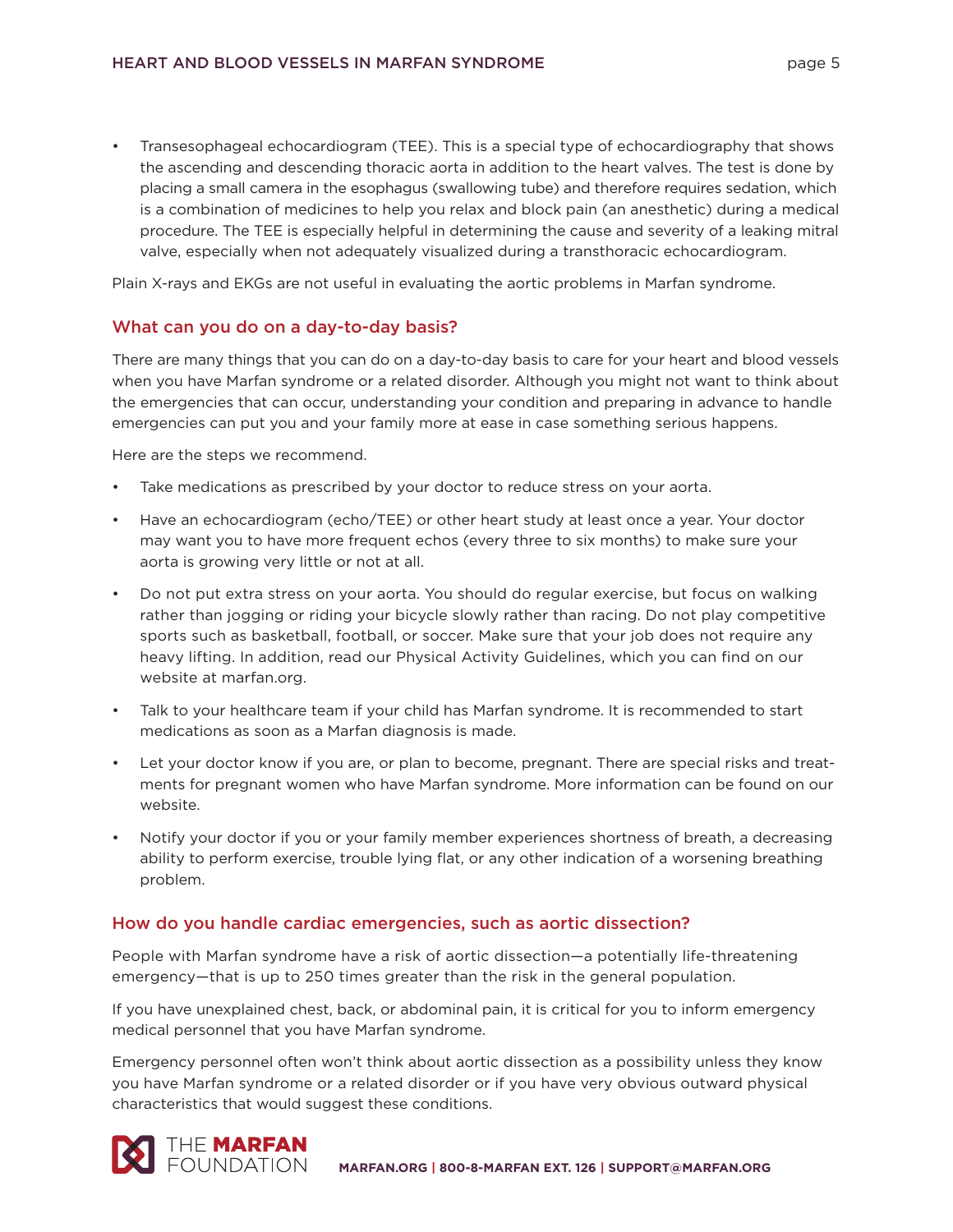- Advocate for yourself by telling emergency personnel that you have Marfan syndrome or a related condition and may be experiencing an aortic dissection.
- Communicate effectively with doctors and nurses in the emergency department.

Here are some important tips to help you communicate effectively with emergency department staff to assure you receive appropriate care.

**• Complete our Emergency Preparedness Kit**

Before any emergency happens, complete our Emergency Preparedness Kit, available on our website at marfan.org, and bring it with you to the emergency department should the need arise. It includes an Emergency Alert Card, which identifies you as a person with Marfan syndrome or a related disorder who is at increased risk for aortic dissection. This card also identifies the proper tests to confirm or rule out an aortic dissection.

## **• Describe the pain completely**

Be prepared to answer the following questions. If your doctor does not ask, speak up and tell him or her anyway.

- Where is the pain located?
- How severe is the pain?
- When did it start?
- What does the pain feel like?
- Does the pain radiate (move) to other areas of the body (for example, the back, neck, or arms)?
- Is this kind of pain like anything you have ever felt before?

#### **• Express a sense of urgency**

Emphasize to the nurse or doctor that you:

- Have Marfan syndrome or a related disorder
- Are at high risk for aortic dissection
- Are concerned about this pain being from a dissection

#### **• Contact your primary care doctor**

Provide your doctor's name and phone number to emergency department staff and ask them to call at once for any additional information that may be needed for your treatment.

**• Wear a medical alert bracelet**

Medical alert bracelets are helpful, especially if you are unable to provide your medical history. The bracelet can relate a few key words or phrases that may be helpful to emergency department personnel. People with Marfan syndrome might want to include on their bracelet: Marfan syndrome, aortic aneurysm, risk for aortic dissection, heart valve, Coumadin. Talk to your doctor about what is most appropriate for you to put on your bracelet.